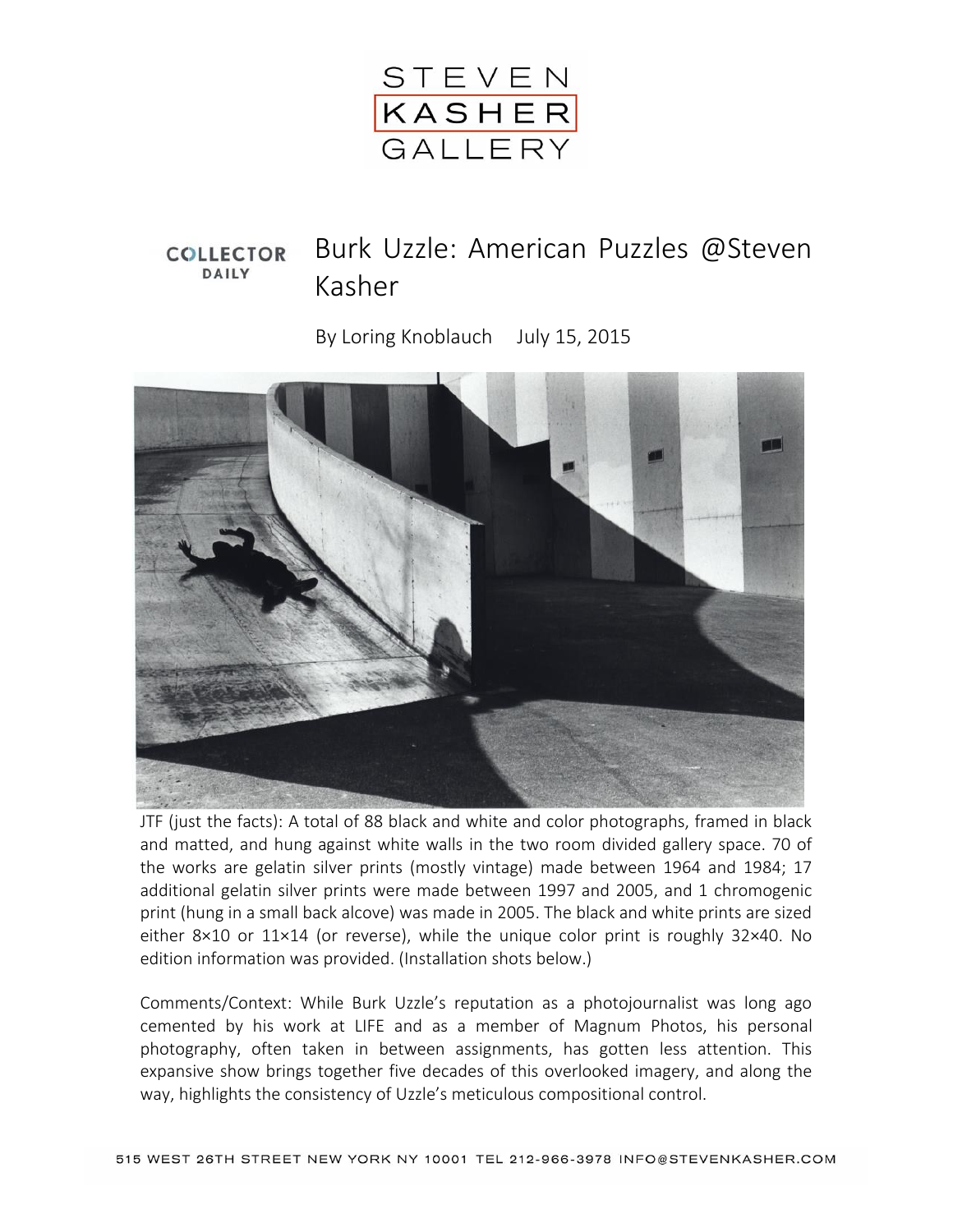

Many of Uzzle's early images are studies in the arrangement of photographic space, where foreground and background are collapsed, geometries are realigned into flatness, and contrasts of white and black or light and shadow are used for balance. Whether it was a park slide or a tire shop, a railway underpass or a refinery stairwell, he was able to pare down the found forms with striking precision, turning walls, telephone poles, garages, and rooflines into constructions of angled planes and lines. Had Uzzle continued along these lines and refined and simplified his vision further, he would have likely ended up stylistically near Ray Metzker or even Lewis Baltz.

But the siren song of American absurdity was seemingly too tempting to resist, and most of Uzzle's best images take that undercurrent of strict compositional rigor and apply it to the quirkier side of life. Visual one-liners abound: the painted wolf howling at the Last Supper, the half car with one leg sticking out, the matching spots of dogs and owners, the legs sticking up from the backyard swimming pool. And while these routinely evoke a snort or a knowing chuckle, his indirect humor is wittier. Restroom visitors at the Danbury fairgrounds intermingle with various mannequins attached to the roof. A man touches his face in the crowd at a street fair, echoed by the cigar store Indian in the background. Oversized dollar signs are left near a Christmas tree. And a dour-faced girl sits sullenly on the rocks as a couple makes out behind her. These are pictures that have been made vital by their spatial relationships and the clever way Uzzle has composed the scenes.

A few pictures go further, into the zone where we stand in appreciation, nodding our heads at the smartness of the craftsmanship. A boy captured under a diving board is bisected by the expanse of whiteness, leaving a puzzling combination of just head and legs. A painted arrow boldly juts its way inward toward a counter in Coney Island. A lone woman stands alone amid the endless repetition of beach houses on the Jersey shore. And the kitschy teepee forms of the Wigwam Motel cast a perfect triangular shadow on an empty white billboard. In each case, the real has been made surreal by the organizational structuring Uzzle has done inside the frame.

Given the small size of the prints, the show unfortunately feels like it was unnecessarily expanded to fill the available gallery space – it could have been meaningfully tighter and more persuasive in just one of the two rooms, with some thoughtful grouping of like minded images and visual echoes to show off the breadth of his approach. As it is, the show wanders and meanders a bit too much, ultimately diluting the impact of Uzzle's vision. But regardless of this overstuffing, there is no denying the formal clarity and eccentric humor to be found in Uzzle's work. That he could so effortlessly and successfully bridge from exacting rigidity to offbeat playfulness says volumes about his innate understanding of how photographs function.